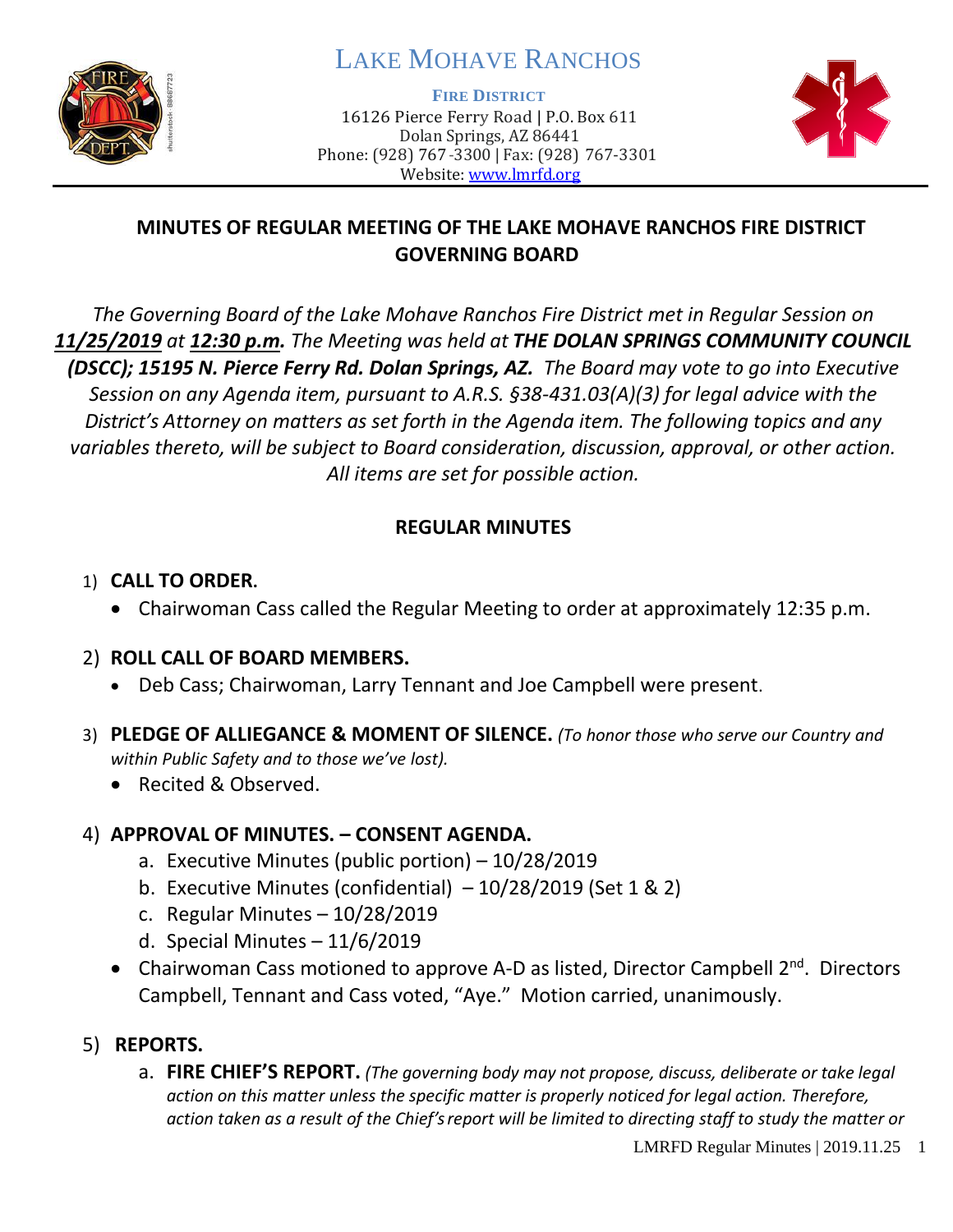*scheduling the matter for further consideration and discussion at a later date. (A.R.S. 38- 431.02.K.)*

• Chief Bonnee explained starting next month the Chief's Report will be provided relating to the month prior, explaining that's how it should be given versus splitting between the months. Chief Bonnee advised the WACEMS Grant was awarded to LMRFD.

# b. **FINANCIAL REPORT(S).**

- *1.* Review and approval: October 2019 Financial Report(s). *(The financial report(s) are to be reviewed and approved by the Board).* (Buldra/Administration)
- Mr. Buldra reported the October 2019 Financial Report as follows: Revenue for the month of October was \$230,053 which was \$56,314 over budget. Mohave County Revenue for October was \$207,073 which was \$58,210 over budget. Non-Tax Revenue for the month of October was \$22,980 which was \$1,896 under budget. Ambulance revenue for the month was \$2,696 (11%) under budget. Expenses for October totaled \$83,578 which was under budget by \$15,657 (16%). Year to date revenue is \$380,334 which is \$46,390 over budget. Mohave County Revenue is \$32,768 over budget. Ambulance revenue is \$12,059 over budget. Year to date expenses is \$276,361 which is \$32,517 under budget. Total cash as of October 31, 2019 is \$661,061 which is \$149,203 more than October 31, 2018.
	- o Chairwoman Cass motioned to approve the October 2019 Financials, Director Campbell 2nd. Directors Campbell, Tennant and Cass voted, "Aye." Motion carried, unanimously.
	- c. **AUDIT REPORT.** *(The Audit Report is to be reviewed and approved by the Board).* 
		- *1.* Review and approval: Lake Mohave Ranchos Fire District Fiscal Year 2018/2019 Audit Report by BDR Richards, CPA's PLC and James Vincent Group. (Richards/Buldra)
- Mr. Richards presented and provided a review of the Fiscal Year 2018/2019 Audit Report. The Board, Mr. Buldra and Mr. Richards ensued in discussion related to PSPRS Pension Funding and overall sustainability of the District. Chairwoman Cass motioned to approve the Fiscal Year 2018/2019 Audit, Director Campbell 2<sup>nd</sup>. Directors Tennant, Campbell and Cass vote, "Aye." Motion carried, unanimously.
- 6) **EXECUTIVE BUSINESS.** *(Lake Mohave Ranchos Fire District Governing Board public action section on matters held in Executive Session).*
	- a. Discussion and possible action regarding: Severance Pay. (Board)
	- Chairwoman Cass motioned to authorize severance payment as indicated by Legal Counsel, to former Chief DeMaio and for Administration to prepare a check for the amount of \$5,275 from the payroll account for signatures. Director Campbell 2<sup>nd</sup>. Directors Campbell and Cass voted, "Aye." Director Tennant abstained. Motion carried, 2-1.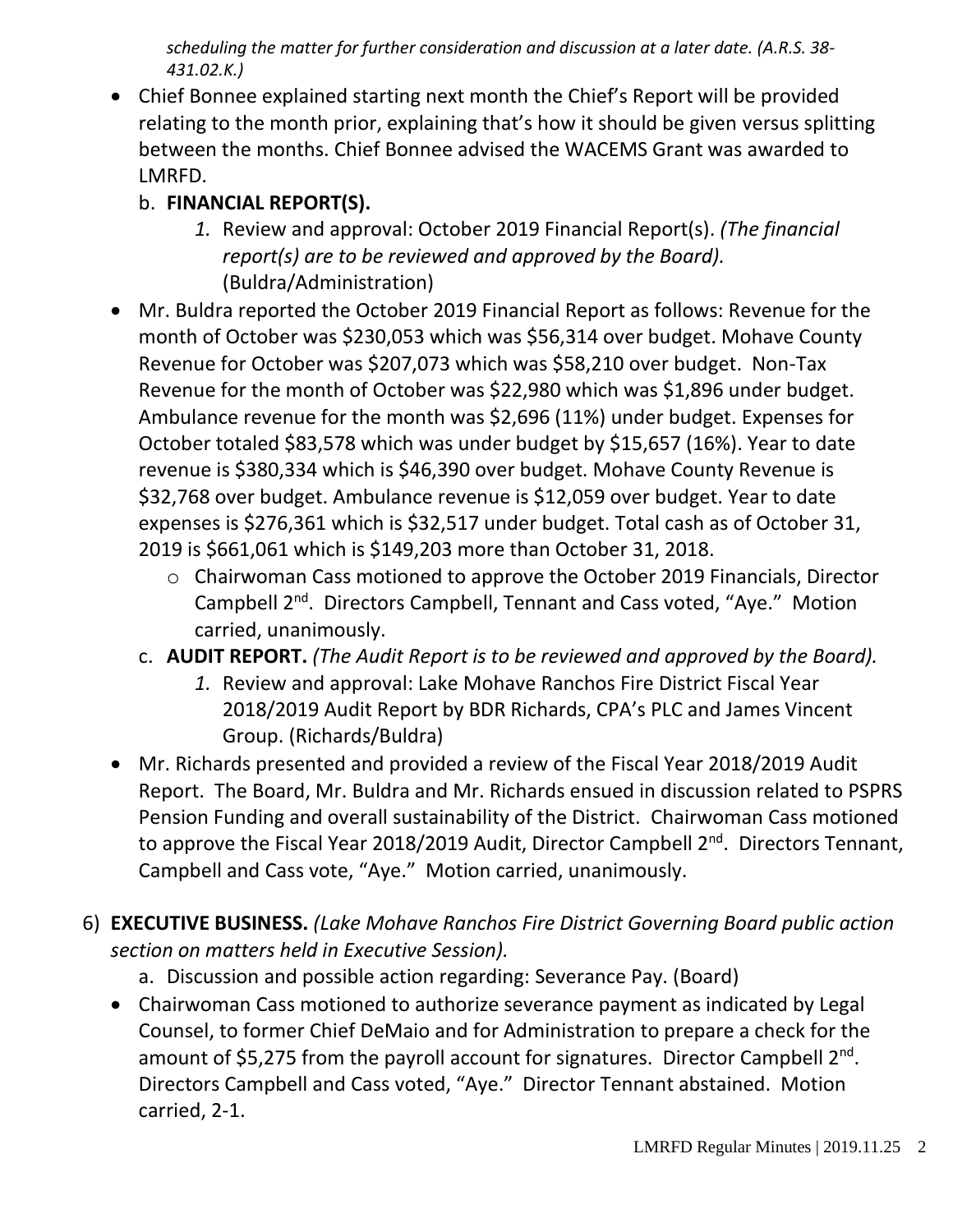- b. Discussion and possible action regarding: Contract terms/title, retro-active pay, wage increase, duties and payscale for positions regarding employment with LMRFD. (Board)
- Chairwoman Cass motioned to approve the changes as described in Executive Session and to update those changes for a Fire Chief Contract immediately, Director Campbell 2<sup>nd</sup>. Directors Tennant, Campbell and Cass voted, "Aye." Motion carried, unanimously.
- Chairwoman Cass motioned to approve the retro-pay for Chief Bonnee as described in Executive Session to go back to when he was hired,  $6/1/2019$ . Director Tennant  $2<sup>nd</sup>$ . Directors Tennant, Campbell and Cass voted, "Aye." Motion carried, unanimously.
- Chairwoman Cass motioned to allocate to the Administration wages up to \$16k and for the Chief to process the wage increase as discussed in Executive Session and to be effective immediately, once completed, that the Wage Scale is approved and frozen. Director Tennant 2<sup>nd</sup>. Directors Tennant, Campbell and Cass voted, "Aye." Motion carried, unanimously.

# 7) **REGULAR BUSINESS.**

- a. Discussion and possible action regarding: Current LMRFD Vacation Suppression Policy and proposed updated/revised LMRFD Vacation Suppression Policy (Article 64) and current LMRFD Vacation Administration Policy and proposed updated/revised LMRFD Vacation Administration Policy (Article 63) and Article 62 re: Personal Time Off Policy formerly 'drafted' as Flex Time Policy. (Administration/Cass)
	- Chairwoman Cass briefly explained the policies. Chairwoman Cass motioned to approve Articles 62, 63 and 64 and to be effective immediately. Director Tennant 2<sup>nd</sup>. Directors Tennant, Campbell and Cass voted, "Aye." Motion carried, unanimously.
- b. Discussion and possible action regarding: Clarification of statement made from 9/23/2019 Regular Board Meeting re: claim. (Tennant)
	- Director Tennant withdrew the item, no objections.
- c. Discussion and possible action regarding: Quotes re: Auditor for Lake Mohave Ranchos Fire District for Fiscal Years 19/20, 20/21 & 21/22 re: review and possible approval for services. (Administration/Buldra/Tennant)
	- Mr. Buldra reviewed the quotes that Karen had received back from reaching out to different Auditors. He explained these are for Audit Services to be provided to LMRFD for a three-year term. He reviewed each quote as follows: BDR, Richards; \$9,250 ( $1<sup>st</sup>$  year), \$9,500 ( $2<sup>nd</sup>$  year) and \$9,700 ( $3<sup>rd</sup>$  year) also noting that is allinclusive. Fester & Chapman;  $$11,500$  ( $1<sup>st</sup>$  year),  $$11,800$  ( $2<sup>nd</sup>$  year) and  $$12,100$ (3<sup>rd</sup> year) also noting additional fees involved (travel) not included in original field work. Walker & Armstrong; \$14,000 (1<sup>st</sup> year), \$14,500 (2<sup>nd</sup> year) and \$15,000 (3<sup>rd</sup> year) also noting additional fees involved (travel) not included in original field work. Mr. Buldra explained his firm has worked with BDR, Richards and Walker &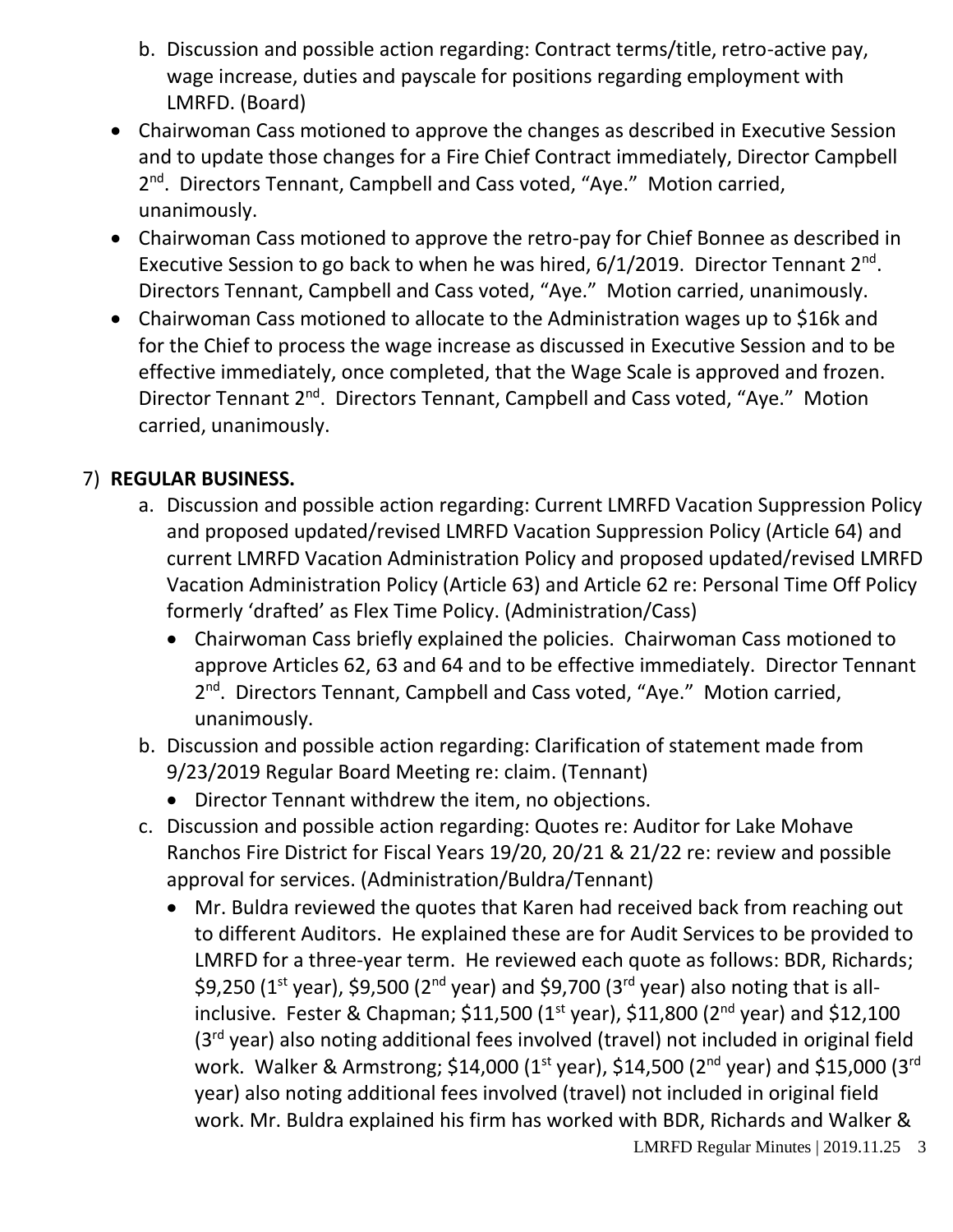Armstrong for other clients. Mr. Buldra reiterated the original recommendation by Ms. Jackson and himself for the approval of BDR, Richards citing the quality of work and price. Director Tennant motioned to approve BDR, Richards for the prices quoted for LMRFD Audit Services, Chairwoman Cass 2<sup>nd</sup>. Directors Tennant, Campbell and Cass voted, "Aye." Motion carried, unanimously.

- d. Discussion and possible action regarding: Quotes and/or Contract/Agreement re: Financial Services/Directors for Lake Mohave Ranchos Fire District re: review and possible approval for services. (Administration/Buldra/Cass/Tennant)
	- Chairwoman Cass advised Mr. Buldra has submitted an updated Contract/Agreement for continued services. Director Tennant questioned the fees as proposed. Mr. Buldra reviewed his services also noting that his firm has not increased their pricing to the District, since starting in 2013. Ms. Jackson reiterated what the Auditor stated relating to internal controls and separation of duties, explaining that is what she and Mr. Buldra are; stating "it's a package, in a way." Mr. Buldra reviewed his monthly fee for financial reporting which is \$1,500.00. Mr. Buldra explained some items (ARCR's, etc.) are performed on an annual basis. Director Cass brought up approving through January 31, 2020 and Ms. Jackson noted for consideration that Mr. Buldra is budgeted until June 2020. Chairwoman Cass motioned to approve the Contract/Agreement with JVG for continued financial services through to June 30, 2020 and to reevaluate the terms. Director Campbell 2nd. Directors Campbell and Cass voted, "Aye." Director Tennant voted, "Nay." Motion carried 2-1.
- e. Discussion and possible action regarding: Lake Mohave Ranchos Fire District Board Meeting Minutes, material, Website and Facebook Page. (Cass)
	- Chairwoman Cass withdrew the item, no objections.
- f. Discussion and possible action regarding: Resolution 2019-004 re: Lake Mohave Ranchos Fire District Governing Board By-Laws re: affirming adoption, approval as described/outlined. (Administration)
	- Chairwoman Cass motioned to table item F, Director Campbell 2<sup>nd</sup>. Directors Campbell, Tennant and Cass voted, "Aye." Motion carried, unanimously.
- g. Discussion and possible action regarding: VFIS Policy coverage related to issuance of Bond and vote on 10/28/2019 re: possible change. (Administration)
	- Ms. Jackson informed the Board that coverage exists on the current policy relating to a bond, explaining what VFIS indicated to her is that it's the same type of coverage, just not called a bond and that the Board had already included/enacted that on the policy. Update/Information only. No Action.
- h. Discussion and possible action regarding: Nominations of candidates/applicants for appointment of vacated Lake Mohave Ranchos Fire District Governing Board seats; Open Meeting Law Compliance confirmation and administer Oath of Office to newly appointed Members. (Cass)
	- Chairwoman Cass noted the Oath of Office would not take place at this meeting,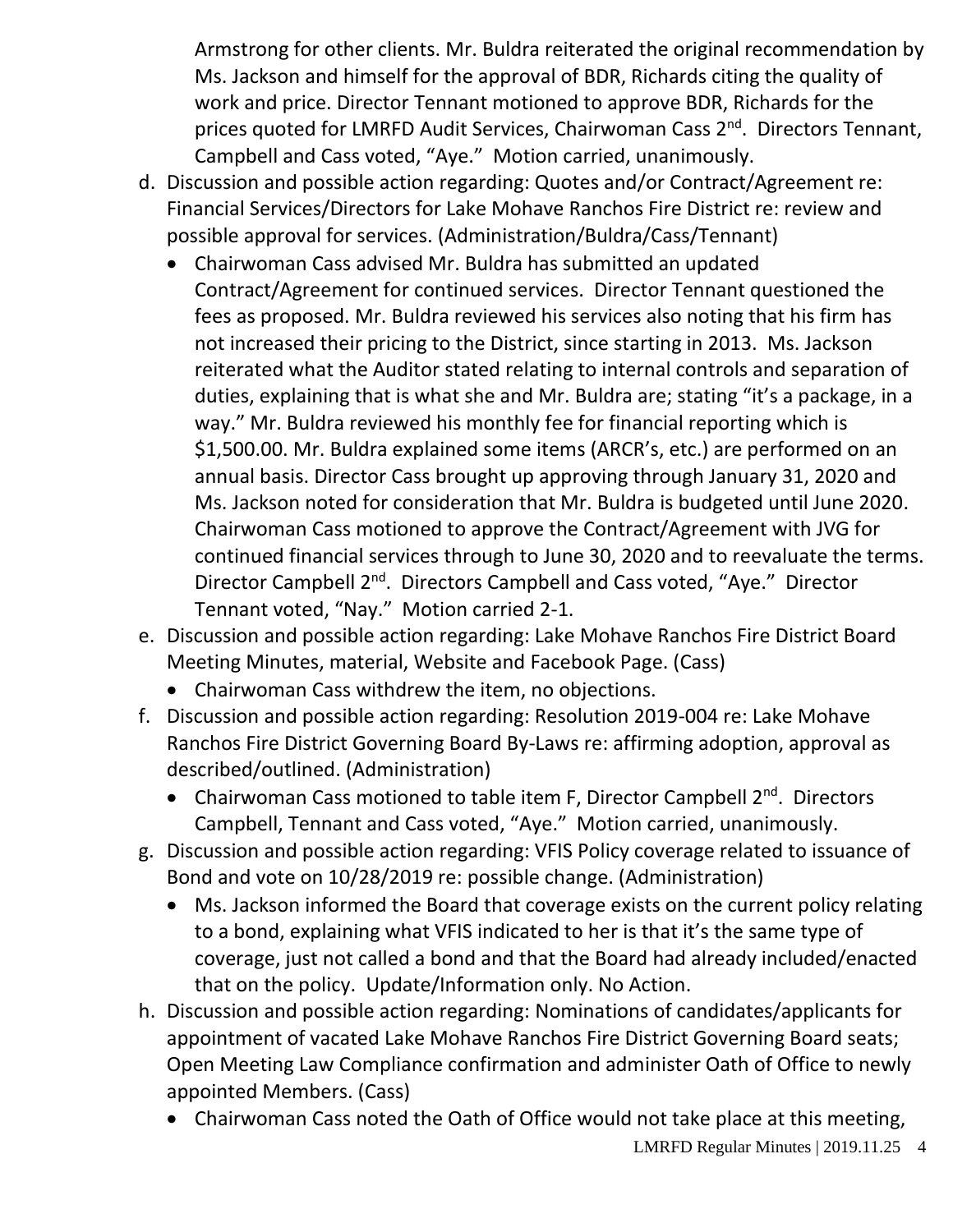advising the A.R.S. changed and is pending receival of the revised Oath, noting candidates could be voted in today, they just wouldn't participate until next month. Chairwoman Cass noted that two candidates applied for the two open seats; Mike Karash and Steve Berg (in attendance). Chairwoman Cass noted that both candidates have served on the LMRFD Board before and thanked them for applying. Chairwoman Cass motioned to approve and appoint Steve Berg to serve for one of the open seats with the term ending 2020 and motioned to approve and appoint Mike Karash to serve for the other open seat with term ending 2022. Director Campbell 2<sup>nd</sup>. Directors Campbell, Tennant and Cass voted, "Aye." Motion carried, unanimously.

- i. Discussion and possible action regarding: Nomination for Lake Mohave Ranchos Fire District Governing Board Clerk position. (Cass)
	- Item tabled.
- j. Discussion and possible action regarding: Lake Mohave Ranchos Fire District Executive and Regular Monthly Meeting times. (Cass)
	- Discussion ensued regarding monthly meetings day/time and consideration of moving the monthly meetings to the 4<sup>th</sup> Friday of the month and possible location change. Chairwoman Cass motioned to table this item until next month, Director Campbell 2nd. Directors Campbell, Tennant and Cass voted, "Aye." Motion carried, unanimously.
- k. Discussion and possible action regarding: AFDA (Arizona Fire District Association) Annual Winter Conference 2020 re: Statutory Training, additional courses/training, reservations (Conference & Lodging). (Administration)
	- Ms. Jackson requested a motion from the Board to approve scheduling for those that are required to attend, and she would speak with each person regarding lodging as well, if needed. Chairwoman Cass motioned to approve the Conference expenses and expenses of lodging if need be, for any of the Board Members that need to attend and the Chief for the AFDA Conference. Director Campbell 2<sup>nd</sup>. Directors Campbell, Tennant and Cass voted, "Aye." Motion carried, unanimously.

# 8) **CONSIDERATION OF FUTURE AGENDA ITEMS.**

- Specified tabled items will move to following month's Regular Meeting, unless noted otherwise and/or pending more information.
	- o None.
- 9) **NEXT REGULAR BOARD MEETING DATE & LOCATION.** (Subject to change,

notice/announcement will be posted via District Website, if any changes occur).

 $\circ$  December 30, 2019 – Meadview, AZ at 12:30 p.m.

# 10) **ADJOURNMENT**.

• Chairwoman Cass motioned to adjourn the meeting at 1:33 p.m., Director